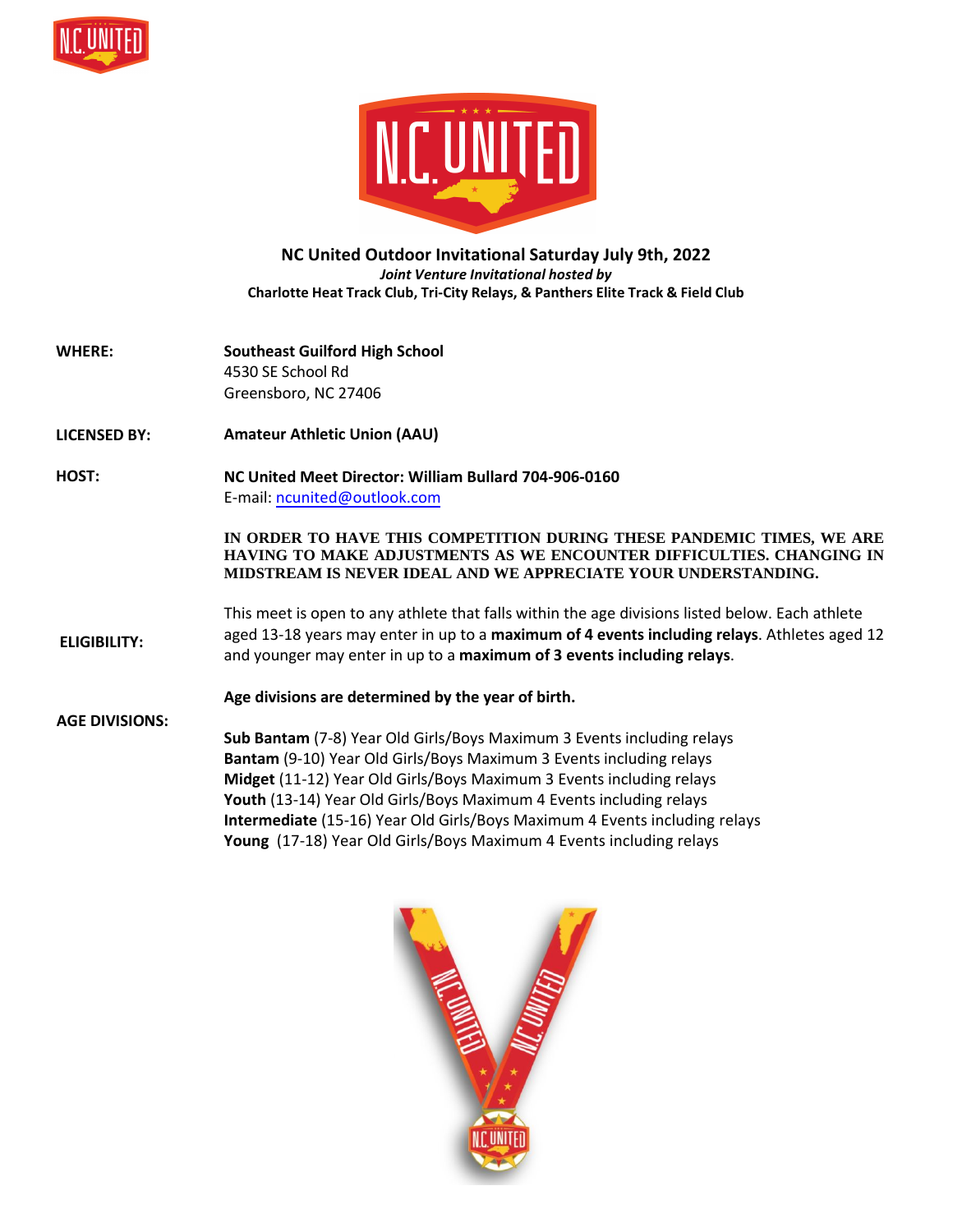

- **MEET ENTRY FEE:** Entry fee is **\$25.00** for each **athlete** for **Track & Field events**. All members of relay teams, including alternates, who have not entered an individual event, must pay a **\$25.00** entry fee**. ALL FEES ARE NON-REFUNDABLE AND NON-TRANSFERABLE**. **ALL ENTRY FEES MUST BE PAID ONLINE.** *Entry will not be processed unless entry fee is paid*. All major credit cards are accepted online.
- **ENTRY PROCESS:** All teams and unattached athletes must utilize the online entry process via CoachO.com. This will permit a very efficient registration process that is easy to use. Immediately after registering online, you will receive a receipt from the website, which will produce a list of all athletes registered for the meet. This receipt should be used as your transcript of your meet entries. If your athletes do not appear on the confirmation, they are not registered for the meet. Please take care of these issues before the deadline.

**DEADLINE DATE:** ONLINE REGISTRATION ONLY. **REGISTRATION WILL STAY OPEN UNTIL 11:59PM JULY 6, 2022** *NO ON-SITE REGISTRATION*.

**PACKET PICKUP: Friday, July 8, 2022, 6:00PM – 8:00PM – (Southeast Guilford High School (Track Facility) 4530 SE School Road Greensboro, NC 27406)** A packet will be provided for each unattached/team consisting of the roster, events entered, and bib numbers. A team representative will be responsible for picking up the packet. All unattached/teams are urged to pick up their packet on Friday evening as the lines on Saturday can be long. **Packets also can be picked up at the track on Saturday morning, July 9th, beginning at 7:30AM** 

**AWARDS:** Individual and relay medals will be presented for participants who finish **1 st – 3 rd**Place

**ADMISSION: (***No Gate Fee***)** 

**FACILITY:** \*\*¼ inch pyramid spikes only. Concessions & T-shirts will be available for purchase. \*\*All vehicles have to be parked in a parking space. No grass parking or along the street. The facility has plenty of available parking spaces **Fully Automatic Timing with "LIVE RESULTS"** No radios, glass containers, or alcoholic beverages are allowed in the facility. This is a smoke-free facility

**SOCIAL DISTANCING:** Due to strict state rules governing COVID-19, we will enforce social distancingat the track facility as well as the seating areas. We will be following all State, City, and County guidelines. We ask that you be considerate of others and keep your masks on at all times inside of the facility.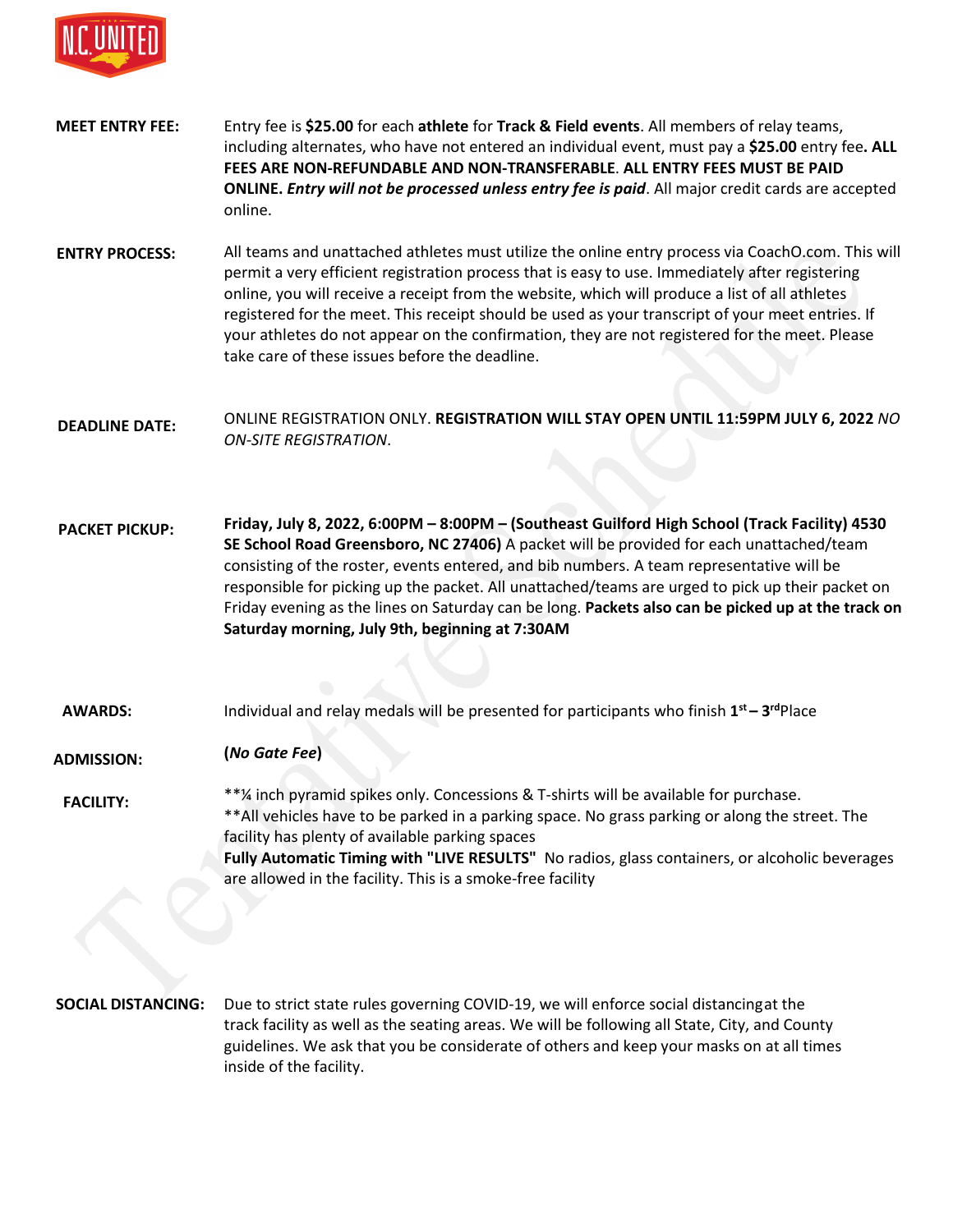

**There will be NO Coaches or Spectators allowed in the Clerking area at any time.** No team or individual warm-ups in the Clerking Area. Athletes participating in running events should warmup outside until their event is called.

**NO SHARING IMPLEMENTS OR RELAY BATONS**. You must bring your own implements and relay batons to compete. There will not be any event implements or relay batons to share due to COVID-19 protocols.

**REFRESHMENTS:** Concession Stand will be open along with food truck. Accepting both Cash and Credit Card

- **RESULTS:** Results link will be posted whe[n available](http://www.coacho.com/)
- **COMPETITOR BIB NUMBERS:** All athletes will be required to wear their bib numbers on the front of your competition singlet at all times during competition. There is a **(\$10.00) replacement fee (cash only)** for lost bib numbers. Replacement bib numbers can be purchased at the awards pickup area.
- **IMPLEMENTS: ATHLETES MUST BRING THEIR OWN IMPLEMENTS TO USE DURING COMPETITION**.

**PROTESTS:** Protests concerning the status or eligibility of any competitor must be made to the Meet Director before the commencement of the meet. Protests relating to matters, which develop during the conduct of the meet, must be made to the Meet Director and be filed at once, but in any case, not more than 30 minutes after the result has been announced. Protests MUST be filed in writing and presented to the Meet Director accompanied by a cash deposit of \$100.00. If the protest is denied, the cash deposit will be forfeited. *PROTESTS CONCERNING JUDGMENT CALLS WILL NOT BE ACCEPTED*.

**AIR TRAVEL:** Piedmont Triad International Airport (GSO) is approximately 25 mins away from Southeast Guilford High School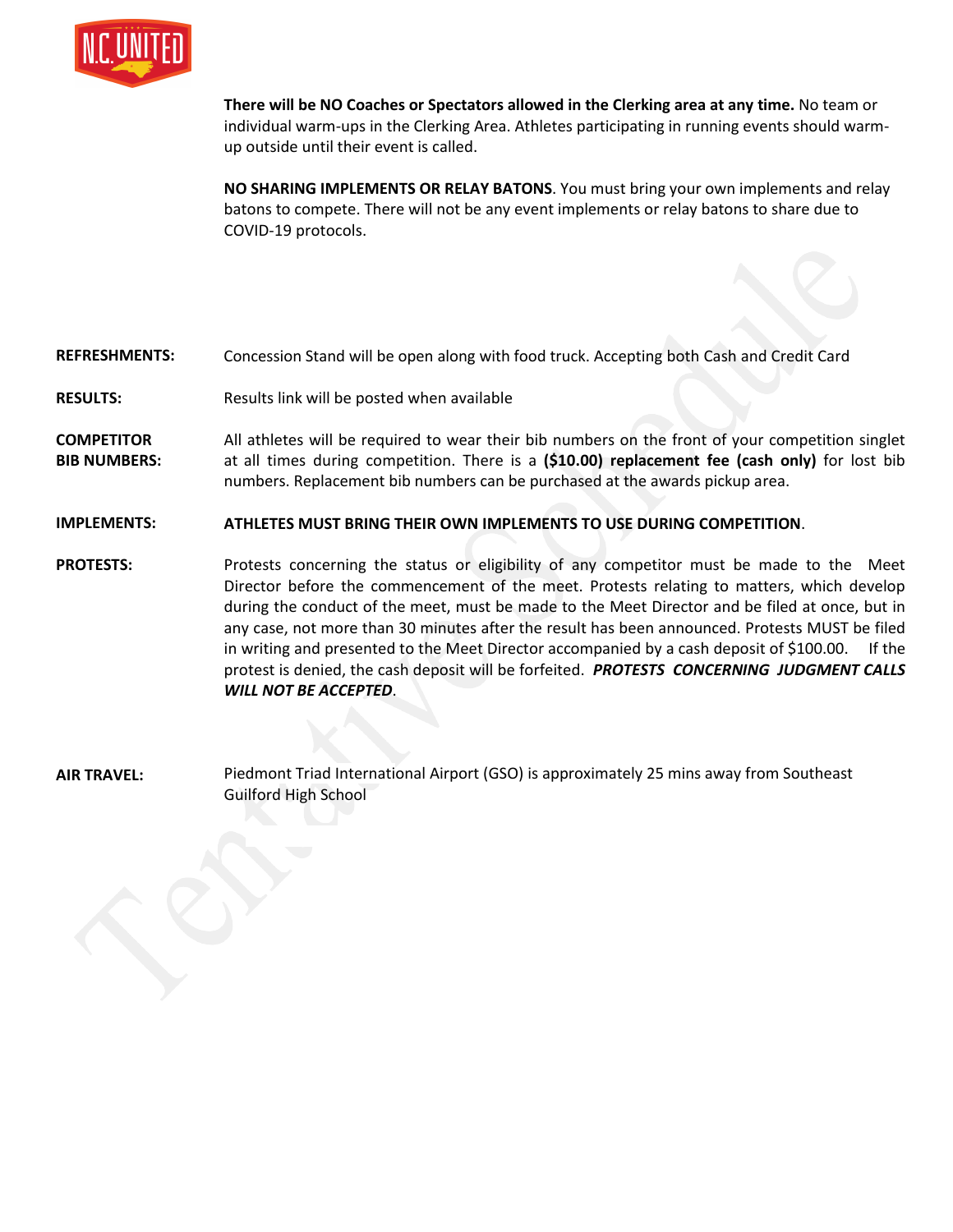

**\***



## **NC United Outdoor Invitational July 9th, 2022**

 Proceed to check-in at clerking or your designated field event check-in area when notified. Any athlete that does not check-in before their scheduled event is started will be scratched. **Field event athletes who have a conflict with a running event will be released by the Field Event Official Only, at the appropriate time. Field event athletes will have 15mins to report back to their field event after their running event and be ready to continue.** 

**Running Event** 

| ALL EVENTS GIRLS COMPETE FIRST THEN BOYS                        |
|-----------------------------------------------------------------|
|                                                                 |
| <b>All events are Timed Finals</b>                              |
| 1500m Starting with 9-10                                        |
| 200m Starting with 7-8                                          |
| 80m Hurdles, 100m Hurdles, and 110m Hurdles Starting with 11-12 |
| 4x100m Relays Starting 7-8                                      |
| 400m Starting with 7-8                                          |
| 800m Finals                                                     |
| 100m Starting with 7-8                                          |
| 4x4 Relay 7-8                                                   |
|                                                                 |
|                                                                 |
|                                                                 |
| <b>Field Event Schedule</b>                                     |
|                                                                 |
| Shot Put 9:00AM                                                 |
| Discus 9:00AM                                                   |
| Long Jump 9:00 AM                                               |
| High Jump 9:00 AM                                               |
|                                                                 |
|                                                                 |
|                                                                 |
|                                                                 |
|                                                                 |
|                                                                 |